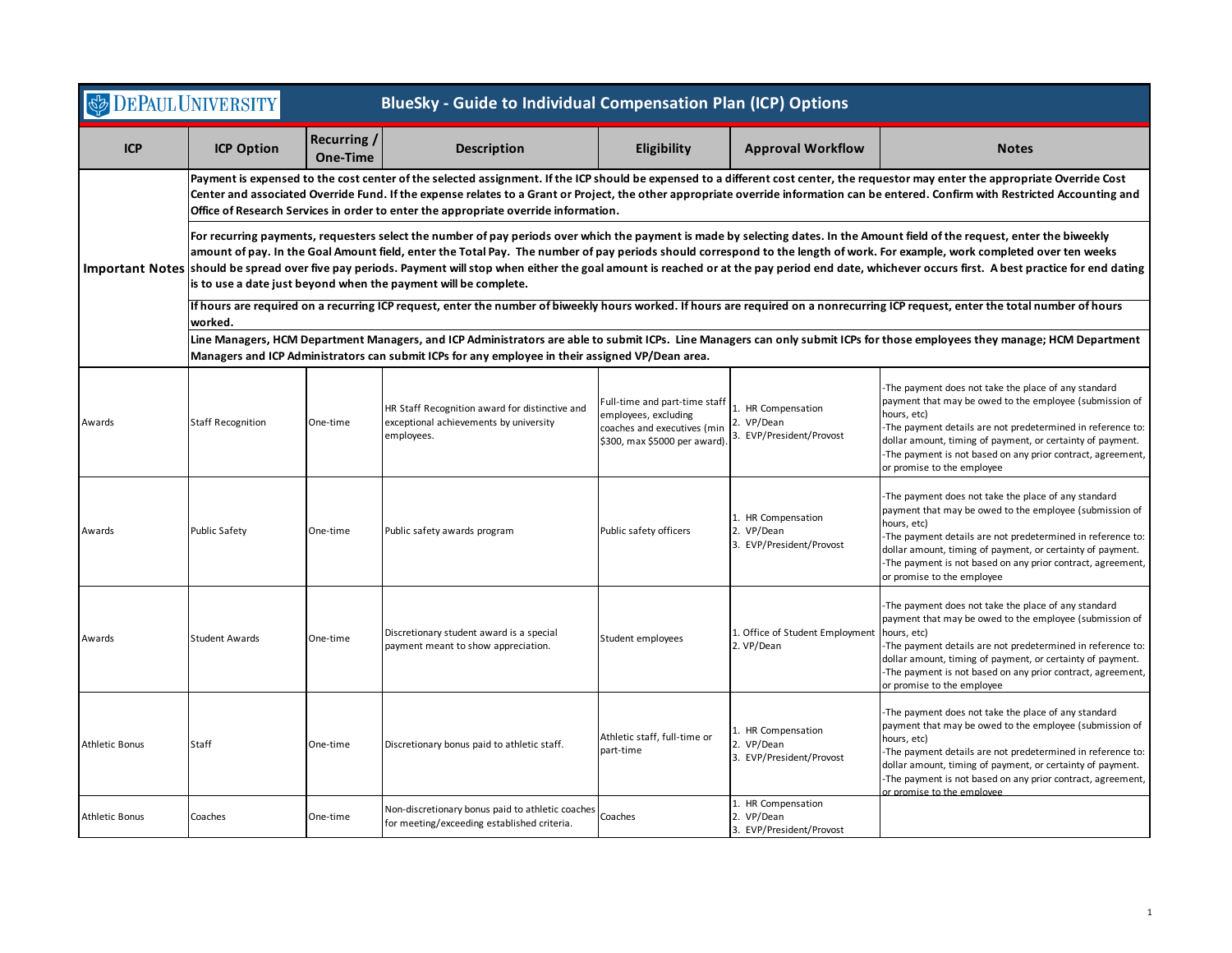| <b>DEPAUL UNIVERSITY</b> |                                     |                         | <b>BlueSky - Guide to Individual Compensation Plan (ICP) Options</b>                                                                                                                                                                                          |                                                               |                                                              |                                                                                                                               |  |
|--------------------------|-------------------------------------|-------------------------|---------------------------------------------------------------------------------------------------------------------------------------------------------------------------------------------------------------------------------------------------------------|---------------------------------------------------------------|--------------------------------------------------------------|-------------------------------------------------------------------------------------------------------------------------------|--|
| <b>ICP</b>               | <b>ICP Option</b>                   | Recurring /<br>One-Time | <b>Description</b>                                                                                                                                                                                                                                            | Eligibility                                                   | <b>Approval Workflow</b>                                     | <b>Notes</b>                                                                                                                  |  |
| Sign-on Bonus            | Sign-on Bonus                       | One-time                | Bonus typically offered during final stages of<br>recruitment to be paid at the beginning of<br>employment.                                                                                                                                                   | Full-time and part-time staff 1. HR Compensation<br>employees | 2. VP/Dean                                                   |                                                                                                                               |  |
| Additional Pay           | Full-time exempt staff              | One-time                | Payment made to staff for one-time services<br>performed outside their core job function.<br>(example: Christmas at DePaul doorman)                                                                                                                           | Full-time exempt staff                                        | 1. HR Compensation<br>2. VP/Dean<br>3. EVP/President/Provost | If submitted on a grant-funded position the ORS Grants<br>team will be inserted at the beginning of the approval<br>workflow. |  |
| <b>Additional Pay</b>    | Full-time nonexempt<br>staff        | One-time                | Payment made to full-time staff for one-time<br>services performed outside their core job<br>function. Hourly staff must include the number<br>of hours worked. (example: proctoring a test)                                                                  | Full-time nonexempt staff                                     | 1. HR Compensation<br>2. VP/Dean<br>3. EVP/President/Provost | If submitted on a grant-funded position the ORS Grants<br>team will be inserted at the beginning of the approval<br>workflow. |  |
| <b>Additional Pay</b>    | Part-time staff (earnings) One-time |                         | Payment made to part-time staff for one-time<br>services performed outside their core job<br>function. Hourly staff must include the number<br>of hours worked. (example: Graduation<br>Marshall)                                                             | Part-time nonexempt staff                                     | 1. HR Compensation<br>2. VP/Dean<br>3. EVP/President/Provost | If submitted on a grant-funded position the ORS Grants<br>team will be inserted at the beginning of the approval<br>workflow. |  |
| <b>Additional Pay</b>    | Student employees                   | One-time                | Payment for an effort that was one-time in<br>nature and no continued relationship is<br>expected. Requests must include a comment<br>describing the service performed or reason for<br>payment, the total payment amount, and the<br>number of hours worked. | Student employees                                             | 1. Office of Student Employment<br>2. VP/Dean                | If submitted on a grant-funded position the ORS Grants<br>team will be inserted at the beginning of the approval<br>workflow. |  |
| <b>Additional Pay</b>    | Part-time staff (earnings)          | Recurring               | Payment made to part-time staff for recurring<br>services performed outside their core job<br>function. Must include # of biweekly hours<br>worked.                                                                                                           | Part-time nonexempt staff                                     | 1. HR Compensation<br>2. VP/Dean                             | If submitted on a grant-funded position the ORS Grants<br>team will be inserted at the beginning of the approval<br>workflow. |  |
| <b>Additional Pay</b>    | Acting/Interim Pay                  | Recurring               | Ongoing short-term payment inclusive of<br>acting/interim role. Typically 1 year or less.                                                                                                                                                                     | Full-time and part-time staff                                 | 1. HR Compensation<br>2. VP/Dean<br>3. EVP/President/Provost |                                                                                                                               |  |
| Student Stipend          | Graduate Assistantship              | Recurring               | Payment made to student employees pursuing a<br>graduate degree working in a teaching or<br>research capacity.                                                                                                                                                | Graduate Assistants only                                      | 1. Office of Student Employment<br>2. VP/Dean                | If submitted on a grant-based position the ORS Grants team<br>will be inserted at the beginning of the approval workflow.     |  |
| <b>Student Stipend</b>   | Mentor                              | Recurring               | Payment for either undergraduate or graduate<br>student, participating in a program or activity<br>that is generally recognized as extracurricular.                                                                                                           | <b>Student Activity Coordinator</b><br>only                   | 1. Office of Student Employment<br>2. VP/Dean                |                                                                                                                               |  |
| <b>Student Stipend</b>   | <b>Resident Assistant</b>           | Recurring               | Payment to Resident Advisors and Facility<br>Assistants serving as a live-in advisor, assistant<br>or counselor.                                                                                                                                              | Resident/Facilities<br>Assistants only                        | 1. Office of Student Employment<br>2. VP/Dean                |                                                                                                                               |  |
| <b>Student Stipend</b>   | <b>Teaching Fellow</b>              | Recurring               | Payment made to student employees pursuing a<br>PhD or other terminal degree teaching in one or<br>more courses for their department.                                                                                                                         | Teaching Fellows only                                         | 1. Office of Student Employment<br>2. VP/Dean                |                                                                                                                               |  |
| <b>Student Stipend</b>   | Teaching Fellow Summer Recurring    |                         | Payment made to student employees pursuing a<br>PhD or other terminal degree teaching in one or<br>more courses for their department during the<br>summer term.                                                                                               | Teaching Fellows only                                         | 1. Office of Student Employment<br>2. VP/Dean                |                                                                                                                               |  |
| Student Stipend          | Internship                          | Recurring               | Payment for either graduate or undergraduate<br>student engaged in a closely supervised, out-of-<br>classroom, career-related learning and training.                                                                                                          | Student Interns only                                          | 1. Office of Student Employment<br>2. VP/Dean                | f submitted on a grant-funded position the ORS Grants<br>eam will be inserted at the beginning of the approval<br>workflow.   |  |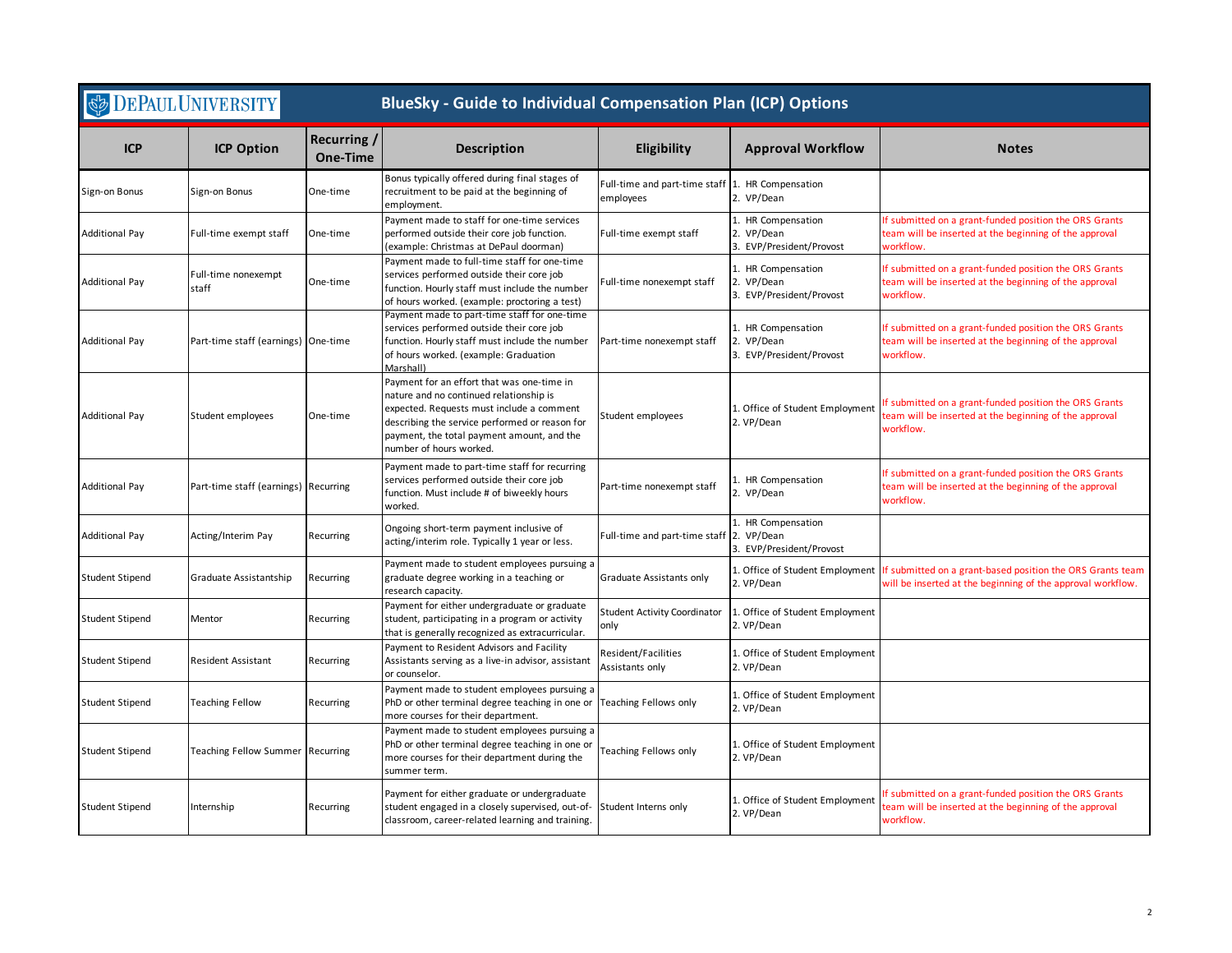| <b>DEPAUL UNIVERSITY</b><br><b>BlueSky - Guide to Individual Compensation Plan (ICP) Options</b> |                                                   |                                |                                                                                                                                                                                                                                                                                                                                                                              |                                                                                      |                                                                                   |                                                                                                                               |
|--------------------------------------------------------------------------------------------------|---------------------------------------------------|--------------------------------|------------------------------------------------------------------------------------------------------------------------------------------------------------------------------------------------------------------------------------------------------------------------------------------------------------------------------------------------------------------------------|--------------------------------------------------------------------------------------|-----------------------------------------------------------------------------------|-------------------------------------------------------------------------------------------------------------------------------|
| <b>ICP</b>                                                                                       | <b>ICP Option</b>                                 | Recurring /<br><b>One-Time</b> | <b>Description</b>                                                                                                                                                                                                                                                                                                                                                           | Eligibility                                                                          | <b>Approval Workflow</b>                                                          | <b>Notes</b>                                                                                                                  |
| Teaching                                                                                         | Part-time Faculty<br>(earnings)                   | Recurring                      | Payment to part-time faculty for teaching.                                                                                                                                                                                                                                                                                                                                   | Part-time faculty                                                                    | 1. VP/Dean<br>2. Academic Affairs/Provost                                         | If submitted on a grant-funded position the ORS Grants<br>team will be inserted at the beginning of the approval<br>workflow  |
| Teaching                                                                                         | Full-time Overload                                | Recurring                      | Payment to full-time faculty for teaching a<br>course beyond the contract workload.                                                                                                                                                                                                                                                                                          | Full-time faculty                                                                    | 1. VP/Dean<br>2. Academic Affairs/Provost                                         | f submitted on a grant-funded position the ORS Grants<br>team will be inserted at the beginning of the approval<br>workflow   |
| Teaching                                                                                         | Summer (earnings)                                 | Recurring                      | Payment to faculty for teaching a course during<br>a prior summer term.                                                                                                                                                                                                                                                                                                      | Part-time faculty                                                                    | 1. VP/Dean<br>2. Academic Affairs/Provost                                         |                                                                                                                               |
| Teaching                                                                                         | Course Cancellation<br>(earnings)                 | One-time                       | Payment to part-time faculty for preparing for a<br>course which has been cancelled.                                                                                                                                                                                                                                                                                         | Part-time faculty                                                                    | 1. VP/Dean<br>2. Academic Affairs/Provost                                         |                                                                                                                               |
| Teaching                                                                                         | English Language<br>Academy (part-time)           | Recurring                      | Payment made to part-time faculty teaching<br>ELA course during the academic year. * ELA<br>instructors are hired as part-time administrative<br>staff rather than part-time faculty.*                                                                                                                                                                                       | <b>ELA Instructor</b>                                                                | 1. HCM Dept Manager<br>2. Academic Affairs/Provost                                |                                                                                                                               |
| Teaching                                                                                         | Continuing Professional<br>Education (part-time)  | Recurring                      | Payment to instructors for teaching a Continuing<br>and Professional Education course.                                                                                                                                                                                                                                                                                       | Part-time staff within<br>Continuing and Professional<br><b>Education department</b> | 1. HCM Dept Manager<br>2. Academic Affairs/Provost                                |                                                                                                                               |
| Teaching                                                                                         | Institute Professional<br>Development (part-time) | One-time                       | Payment to part-time faculty for instructing<br>students in a program for the Institute for<br>Professional Development (IPD).                                                                                                                                                                                                                                               | Part-time faculty, IPD<br>instructors only; must be<br>departments.                  | 1. HCM Dept Manager<br>hired into by their respective 2. Academic Affairs/Provost |                                                                                                                               |
| <b>Faculty Additional Pay</b>                                                                    | Research (earnings)                               | Recurring                      | Payment to faculty for participating in a<br>research project.                                                                                                                                                                                                                                                                                                               | Part-time faculty                                                                    | 1. VP/Dean<br>2. EVP/Provost/President                                            | If submitted on a grant-funded position the ORS Grants<br>team will be inserted at the beginning of the approval<br>workflow  |
| <b>Faculty Additional Pay</b>                                                                    | <b>Administrative Service</b>                     | One-time                       | Payment to full-time faculty for service not<br>related to in-load classroom instruction,<br>research, or advising. Examples of eligible<br>activities include instruction of non-credit<br>courses (e.g. CPE, CPA Review), curriculum<br>review, and participating in a committee. This<br>request type may also be used to facilitate third-<br>party payments to faculty. | Full-time faculty                                                                    | 1. VP/Dean<br>2. EVP/Provost/President                                            | If submitted on a grant-funded position the ORS Grants<br>team will be inserted at the beginning of the approval<br>workflow. |
| <b>Faculty Additional Pay</b>                                                                    | PT Faculty (earnings) -<br>Non teaching           | Recurring                      | Payment made (recurring) to part-time faculty<br>for services not related to teaching. Must<br>include # of biweekly hours worked.                                                                                                                                                                                                                                           | Part-time faculty                                                                    | 1. VP/Dean<br>2. Academic Affairs/Provost                                         | If submitted on a grant-funded position the ORS Grants<br>team will be inserted at the beginning of the approval<br>workflow  |
| <b>Faculty Additional Pay</b>                                                                    | Administrative Stipend                            | Recurring                      | Payments to a faculty member for taking on<br>additional responsibilities related to department<br>or program administration over the course of<br>the year. (Examples include: Department Chair,<br>Associate Dean, or Program Director).                                                                                                                                   | Full-time faculty                                                                    | 1. VP/Dean<br>2. EVP/Provost/President                                            |                                                                                                                               |